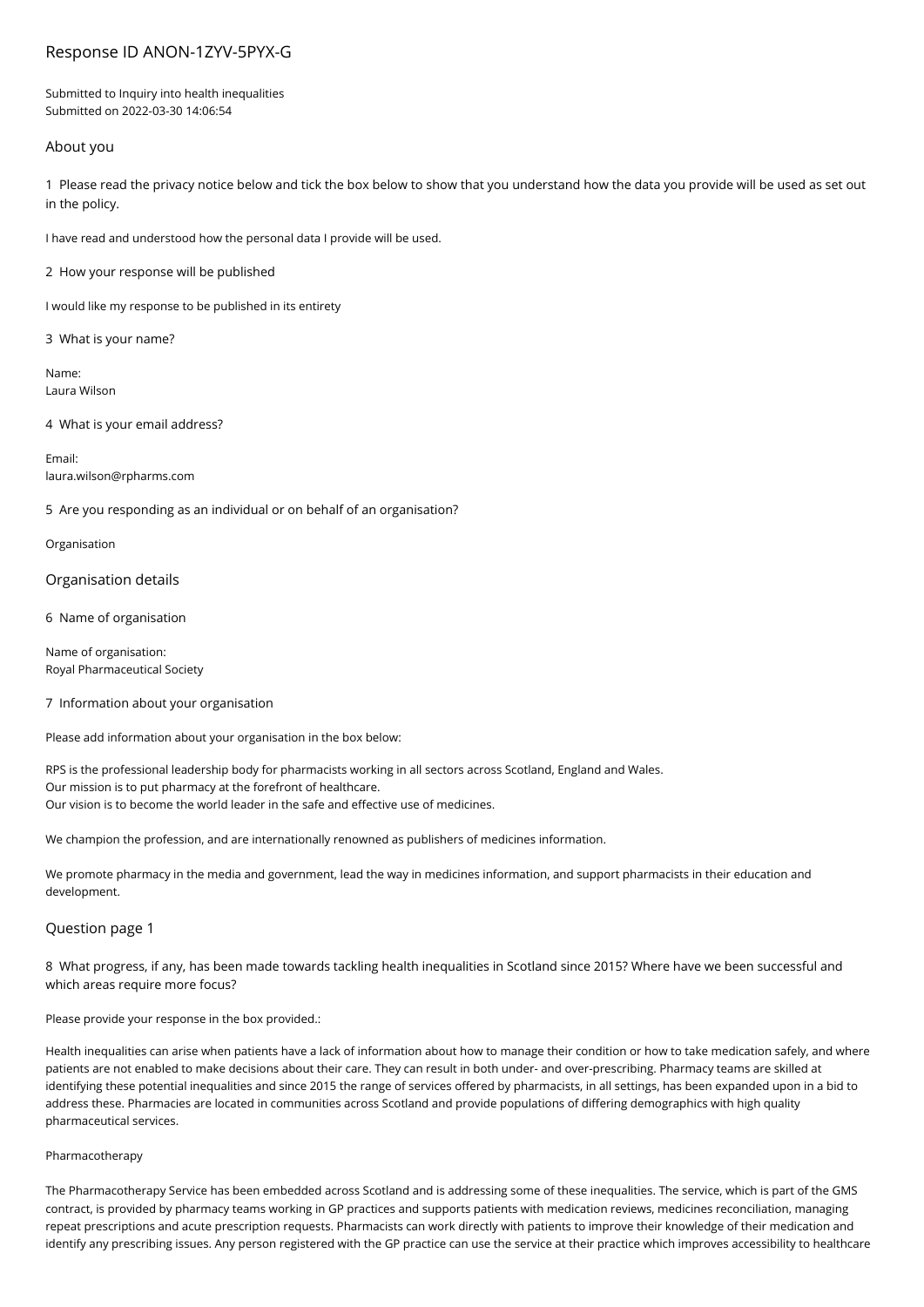#### professionals.

#### Independent prescribing

Since 2015, many pharmacists, working in all settings, have qualified as independent prescribers, and are using that qualification to provide person centred, holistic care to patients.

### NHS Pharmacy First Scotland

This hugely successful service, which is part of the community pharmacy contract, enables community pharmacists to provide advice and treatment for managing common conditions such as sore throats, cold sores, skin conditions and urinary tract infections. Any person registered with a GP practice in Scotland can use the service, including people living in care settings and homeless populations. An additional service is Pharmacy First Plus through which pharmacists who are registered as prescribers can prescribe for an additional range of conditions: however, this is not yet available in every pharmacy. These services are in addition to the self-care advice pharmacists and pharmacy teams provide for a range of common infections such as sinusitis, cough, ear infections and cold and flu.

NHS Pharmacy First Scotland and Pharmacy First Plus are an essential component in how pharmacy can help tackle health inequalities. These services are available to all, an expansion on the previous restricted access Minor Ailments Service, which opens that ability to consult with a qualified healthcare professional to everyone.

#### Enhanced services

Since 2015, an increasing number of pharmacists, and pharmacy teams, have offered enhanced services, usually determined by local population needs, which improves access to high quality healthcare for patients:

### Harm minimisation services to reduce drug deaths

These services include access to the public to naloxone which has expanded in recent years to allow family members and healthcare professionals access to this life saving medicine. Also, Blood Borne Virus (BBV) testing and treatment where patients can access testing and treatment in the pharmacy. This improves accessibility and removes the barrier of having to travel to access these services as the pharmacy in their community will offer it. Many pharmacies offer administration of substitution therapy, mainly oral medicine but this is being expanded to include injectable forms, improving patient choice about what medication they access and how they do it.

### Vaccination services

Pharmacy teams are routinely involved with national NHS vaccination programmes.

#### Mental Health

Pharmacy teams play a pivotal role in ensuring that patients suffering from mental health problems can be treated in the community. They advise patients on initiating new medicines, monitoring, and titrating doses up and down. They work with specialist teams to support patients' management and allow them to remain at home while undergoing treatment.

### Public health services

Pharmacists, and pharmacy teams, offer fantastic public health services such as smoking cessation and have expanded other services such as sexual health to be able to offer more interventions for patients at a time and place that suits them.

#### Areas of focus

### Naloxone

While the number of pharmacy teams trained and supplying this life saving medicine has increased, we need to do more. Naloxone must be available from every community pharmacy and staff trained to use it. As a minimum, it should be available from every site offering an injecting equipment provision service. Naloxone should be kept in first aid boxes for emergency use in any clinical setting where people who use drugs attend, and pharmacy teams in those locations be among the staff trained to use it. Our recommendations on how pharmacy teams can help reduce drug deaths can be found on our website (https://www.rpharms.com/recognition/all-our-campaigns/policy-a-z/drug-deaths-and-the-role-of-the-pharmacy-team).

#### Widening treatment options for people who use drugs

Pharmacists and pharmacy teams can help support patients to make informed medication choices as an integral part of the multi-disciplinary team. As experts in medicines, pharmacists are ideally placed, at the start of treatment, to provide guidance and information on the treatment options for patients to help them make informed decisions about their care. With the correct IT infrastructure, support and training, pharmacy teams can offer clinics in the community and in GP practices for prescribing of OST and long-acting buprenorphine. Community pharmacies can also offer administration of long-acting buprenorphine. These options would be particularly beneficial to patients in rural settings where access to specialist services is a barrier to treatment.

### Widening access to Pharmacy First Plus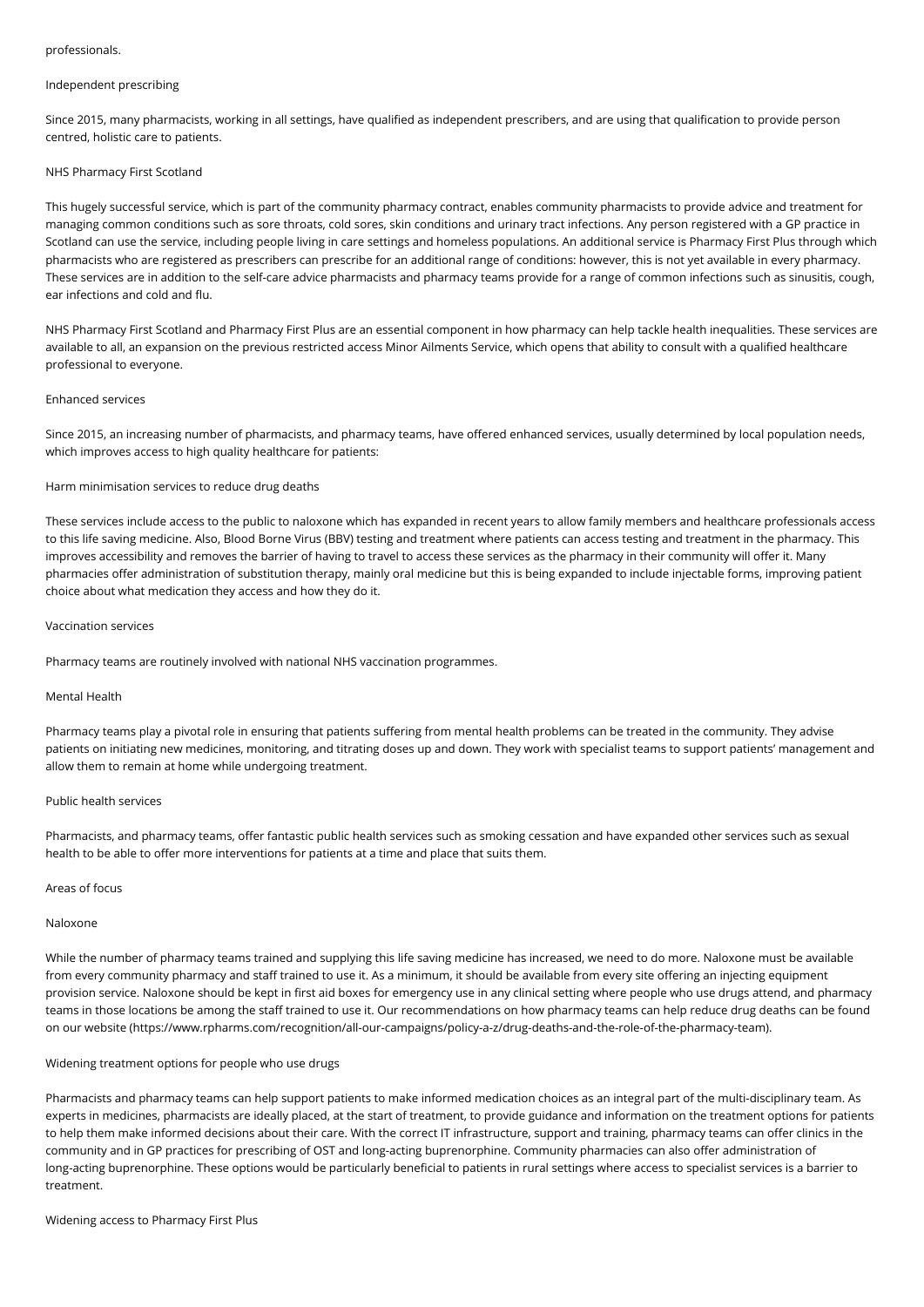To achieve equality of access to the NHS Pharmacy First Plus service across Scotland, investment is needed to ensure every community pharmacy has a pharmacist trained as an independent prescriber. This means both an increased number of training places and resource for pharmacist training. Pharmacists also need protected learning time in which to develop professionally.

#### Enhanced services

The offering of enhanced services goes a long way to addressing health inequalities and ensuring those inequalities that remain do not impact on patients' health. We now need to look at how to normalise not only the provision of these services by pharmacy teams but patients accessing these via their pharmacist. We also need to consider how to make them available to all that want to access them by looking at training provision for healthcare professionals and addressing their barriers to uptake.

### Raising public awareness

Public awareness of community pharmacy services increased significantly during the Covid pandemic. Pharmacy First is a very positive service development that has been well received by patients and has been significantly used. However, awareness of the service is mixed in some populations, including more deprived groups, those with lower health literacy and people in care settings.

Public awareness of pharmacy teams in GP practices is low. There has been no national publicity around changes to the GP practice teams and the roles of different professionals within the team. People only become aware when they are directed to the pharmacist as part of routine contact. Now that the teams in practices are well established, the time is right for national publicity.

9 What are the most effective approaches to tackling health inequalities and how successful is Scotland in pursuing such approaches?

### Please provide your response in the box provided.:

The most effective approach will be determined by considering what is being offered, why it is being offered and what you want the impact to be. If we consider services offered and implemented during the pandemic involving pharmacists and pharmacy teams, pharmacy first and the pharmacotherapy service have been implemented on a national scale to address inequalities across the population and to reach large numbers. Both have been hugely successful with the potential for further expansion and an increasingly positive impact. If we consider services such as BBV testing and treatment, injecting equipment provision and chronic pain services, these will have a big impact on a smaller number of people and have been most successful when implemented in a targeted way in response to a local population need.

To ensure we decide on the most effective approach when considering a new service of expansion of an existing one, we need to consider what health inequality is being addressed, the scale of the impact and we need to have access to local demographic data to help drive the decision.

10 What actions would you prioritise to transform the structural inequalities that are the underlying cause of health inequalities?

Please provide your response in the box provided.:

### Education

Better education of health professionals to be aware of health inequalities and how to act on them, or address them, when they become aware.

### Support for teams

Training for teams who will encounter health inequalities as part of their role about the effect of low health literacy and how to use inclusive communication, this would enable a true person-centred approach to be taken to healthcare.

#### Women's health

More needs to be done to improve the health and wellbeing of women and girls. A campaign is needed to reduce stigma and improve women's awareness of what is normal and what is not, covering issues like excessive menstrual bleeding and incontinence. Pharmacists and pharmacy teams are uniquely placed to provide expert advice on medicines and healthcare, and to prescribe and supply medicines to women at all stages of their lives. Greater understanding of pharmacists' role among the public and other health professionals is essential. All pharmacists should have access to a shared patient record to enable them to provide safe treatment and advice for women (as well as other patients).

### Inclusion and diversity

There needs to be work done to ensure that all healthcare settings have a culture of inclusion and diversity. As an organisation, RPS has an Inclusion and Diversity Strategy (https://www.rpharms.com/recognition/inclusion-and-diversity) with three priorities: Create a culture of belonging, champion inclusive and authentic leadership and challenge barrier to inclusion and diversity. We have also created our Inclusion and Wellbeing Pledge (https://www.rpharms.com/pledge) which organisations and individuals can sign to demonstrate their support for a profession that's inclusive and supports pharmacy teams' health and wellbeing. There should be similar work done across all healthcare settings to raise awareness of this inequality and prompt action to address it.

#### Equity of access

Services must be offered in a way that delivers equity of access. We need to identify vulnerable patients who need specific support and adapt services for them, such as those who are housebound, live in remote and rural areas, have cultural or language barriers, and those with caring responsibilities. Approaches taken will include using alternative formats for information, creating psychologically informed environments to reduce stigma/enable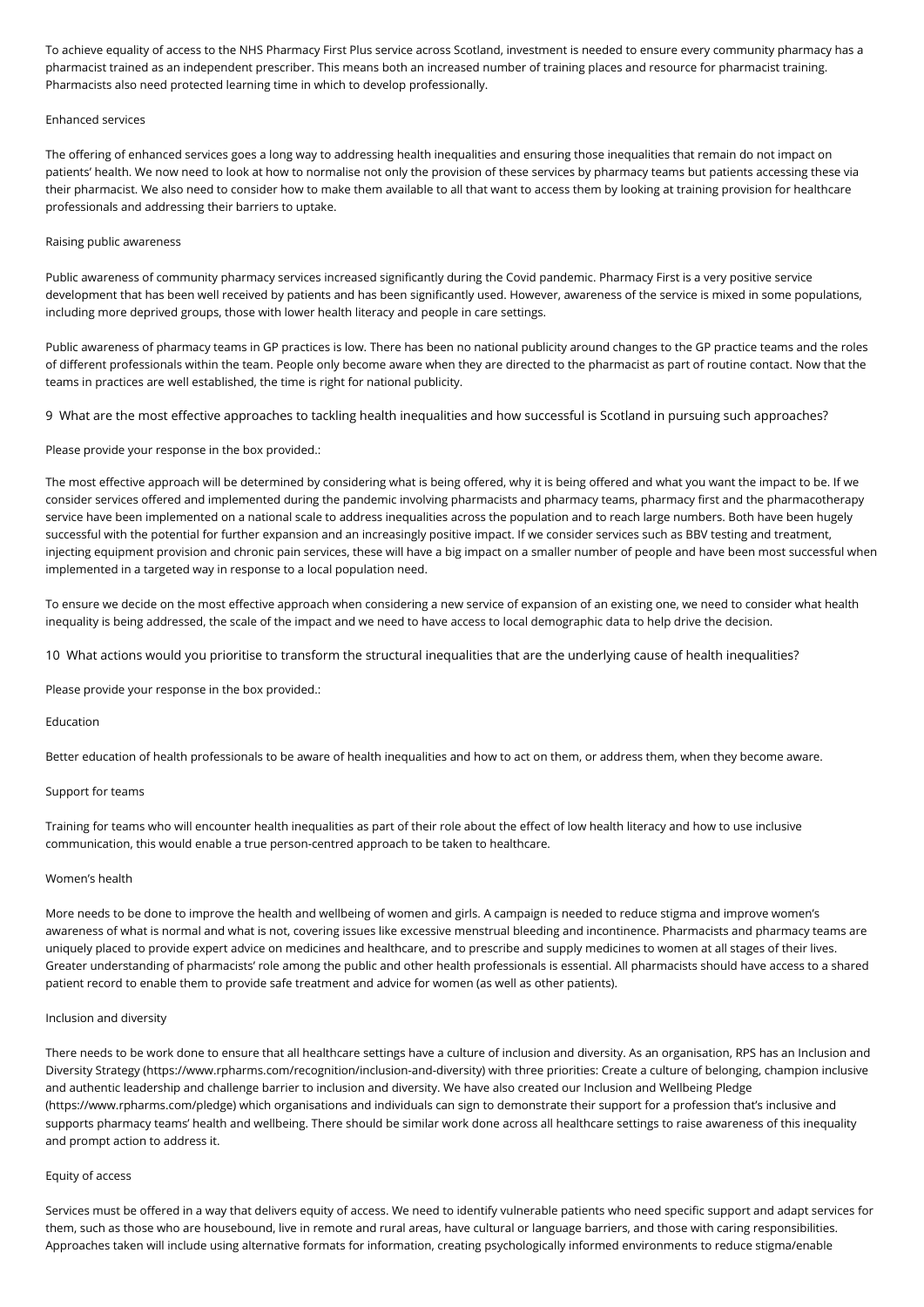consultations, providing outreach services, and using technology to make care more accessible. People in prisons will be provided with more patient facing pharmacy services and options to self-care to avoid the risk of becoming institutionalised and support the transition after release.

# Question page 2

11 What has been the impact of the pandemic both on health inequalities themselves and on action to address health inequalities in Scotland?

Please provide your response in the box provided.:

Health inequalities have always been present in Scotland, but they have been exacerbated but the Covid-19 pandemic.

Services offered by pharmacy teams have continued with pharmacies keeping their doors open to patients throughout. This has meant there has been little impact on the services from that point of view, and in fact pharmacy teams implemented new services during the pandemic to keep that impact to a minimum.

It is vital that going forward, as we return to some form of normality, that those people still unable, or anxious, to leave their homes must still have access to a full range of services in a way that is acceptable to them.

12 Can you tell us about any local, regional or national initiatives throughout the the pandemic, or prior to it, that have helped to alleviate health inequalities or address the needs of hard to reach groups? How can we sustain and embed such examples of good practice for the future?

Please provide your response in the box provided.:

### NHS Scotland Pharmacy first and Pharmacy First Plus

NHS Pharmacy First, which is part of the community pharmacy contract, was rolled out during the pandemic and enables community pharmacists to provide advice and treatment for managing common conditions such as sore throats, cold sores, skin conditions and urinary tract infections. Any person registered with a GP practice in Scotland can use the service, including people living in care settings and homeless populations which allows anyone access to a highly skilled healthcare professional without an appointment. An additional service is Pharmacy First Plus through which pharmacists who are registered as prescribers can prescribe for an additional range of conditions: this is not available in every pharmacy. We have examples of both services being used to facilitate fast access to treatment, including for shingles and infected skin conditions, meaning patients have avoided the need to attend Accident & Emergency or a Minor Injuries Unit.

#### Social/green prescribing initiatives

An advanced Clinical Pharmacist working across two GP practices in NHS Lothian has a special interest in the promotion of sustainable healthcare in particular Green Health Prescribing. Green health prescribing in NHS Lothian uses the interaction between people and health and care services to identify those who could benefit most and connect them with nature. Nature based activities are prescribed or advised to support physical and mental health and wellbeing. The activities can take many forms from suggesting a walk in the park to referral to a therapeutic programme.

Exercising in and enjoying open spaces and nature has a proven benefit on peoples mental and physical health. The social connection that happens also has a benefit.

NHS Lothian has a vision to have green health prescribing embedded across the system and targeted at people who can benefit the most. This will result in reduce health inequalities, stronger communities and valued green spaces. It also encourages a realistic medicines approach to treatment as well as greater public awareness of non-pharmacological options as treatment.

#### Pharmacotherapy Service

This service, which is part of the GMS contract, is provided by pharmacy teams working in GP practices and supports patients with medication reviews, medicines reconciliation, managing repeat prescriptions and acute prescription requests. Any person registered with the GP practice can use the service at their practice.

# NHS Near me roll out

Use of video consulting via Near Me, as well as telephone consulting, asynchronous communication, and submitting high resolution photos for clinical review, has increased dramatically during the Covid pandemic. This has improved access to care for patients in general practice and hospital. A key benefit of Near Me is that it enables 3, 4 or even 5-way multidisciplinary team consultations through which pharmacists can remotely play a greater role in supporting patient care. This improves access for patients to the full multidisciplinary team, particularly in remote and rural areas where this would be an issue and allows pharmacists input into patient care where it may not previously have been possible.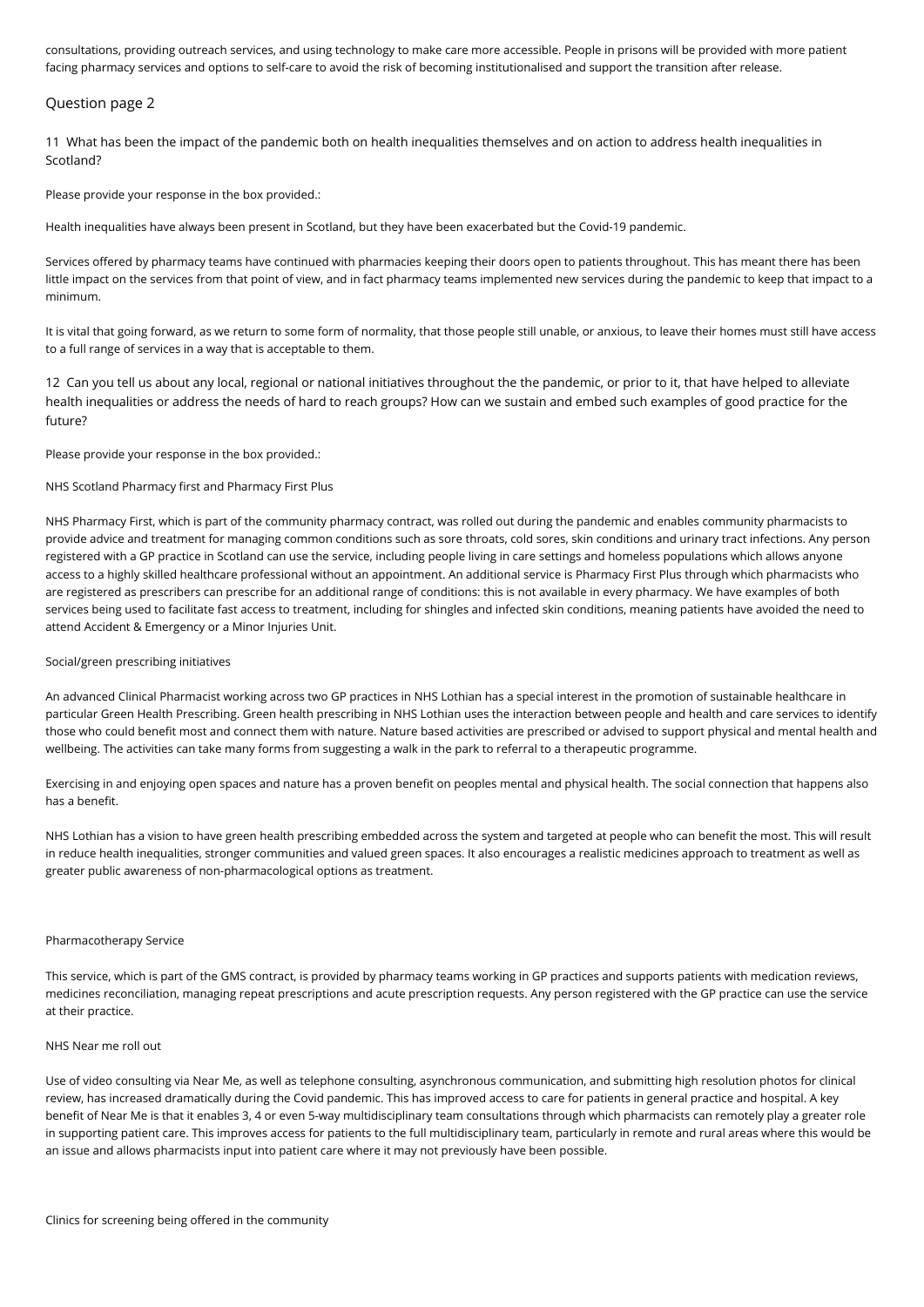Community pharmacists have been offering hepatitis C screening and treatment to patients attending to receive opioid substitution therapy. All are offered screening and the pharmacists accesses the results electronically. Everything that is required takes place in the pharmacy, from the initial testing, delivery of results, to routine blood tests and treatment provision. This means patients are not burdened by extra journeys as they would be attending the pharmacy anyway and can access treatment in a safe, familiar place from a healthcare professional they have an existing relationship with. This is a fantastic example of person-centred care provided to a hard to engage group in a way which acknowledges existing health inequalities but finds a way to overcome them.

In NHS Greater Glasgow and Clyde, the hospital-based specialist hepatitis C pharmacy team has developed new models of care to enable patients to access specialist medicines in community settings rather than having to come into hospital clinics. This has reduced barriers to care. A bi-monthly pharmacist clinic within the local drug court was set up to facilitate rapid access to hepatitis C (HCV) treatment for patients who were previously difficult to engage in traditional settings. In the new clinic, patients with HCV infection are assessed for liver disease and HCV treatment by the pharmacist while they are attending the drug court. This initiative was part of a wider service that used point of care testing to increase screening and treatment. It extended the role of the HCV clinical pharmacy technician team who were trained to carry out point of care testing for HIV antibody testing and dry blood spot testing, as well as to discuss risk factors for HCV transmission and treatment options.

These initiatives contributed to significantly increased HCV screening with almost all patients tested and minimised drop off from HCV treatment with over 95% of patients with known HCV treated. In addition, the team has started to use telemedicine consultations which has been successful for patients with a prior high rate of not attending appointments and was found to be highly acceptable for patients.

Our vision for the future of pharmacy, Pharmacy 2030, which covers many of these areas in more detail, can be found on our website (https://www.rpharms.com/pharmacy2030).

13 How can action to tackle health inequalities be prioritised during COVID-19 recovery?

# Please provide your response in the box provided.:

Changes that are made must be prioritised based on what will have the greatest impact for patients, health inequalities and overall health. Some areas where change would make a real difference are:

### National mechanism for the supply of naloxone

This would have the benefit of getting more kits to the people who need them leading to a reduction in drug deaths. A national scheme would allow pharmacy teams to sign up and access training. Patients can then access a service of uniform standard across Scotland.

#### Enhanced services

The offering of enhanced services goes a long way to addressing health inequalities and ensuring those inequalities that remain do not impact on patients' health. We now need to look at how to normalise not only the provision of these services by pharmacy teams but patients accessing these via their pharmacist. We also need to consider how to make them available to all that want to access them by looking at training provision for healthcare professionals and addressing their barriers to uptake.

### Independent prescribing for pharmacists

Increasing the number of training places available to pharmacists to become independent prescribers would widen access to pharmacy first plus in the community. This means patients accessing the right care, at the right time, in the right place. This frees up capacity in other areas of the health service allowing them to work on tackling inequalities they are faced with.

#### Skill mix/workforce

Invest in skill mix in the pharmacy workforce to release pharmacist capacity. This would include more pharmacy technicians, pharmacy support workers and administrative roles. A key step to improve capacity and allow time to identify and address inequalities in practice is effective workforce planning. Scottish Government should prioritise workforce planning for pharmacists and pharmacy technicians in the same way as it is done for doctors and nurses. Pharmacists are the third biggest healthcare profession, so the lack of effective workforce planning is a significant gap. There are opportunities for increasing the roles of pharmacy technicians and support staff, but the lack of workforce planning is holding this back.

# Question page 3

14 What should the Scottish Government and/or other decision-makers be focusing on in terms of tackling health inequalities? What actions should be treated as the most urgent priorities?

Please provide your response in the box provided.:

Urgent actions

- 1. Pharmacy First/IP
- 2. Pharmacotherapy service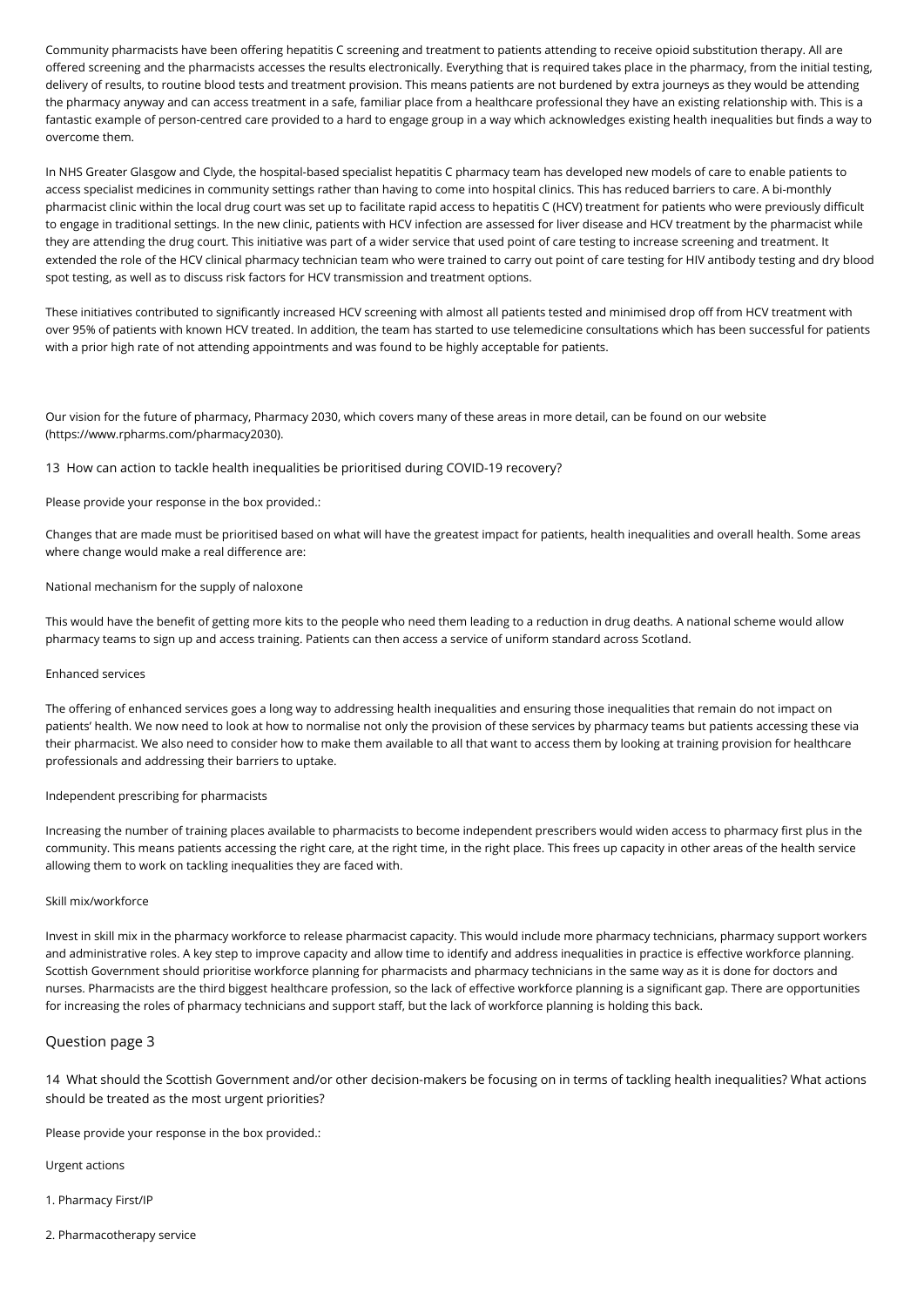### 3. Digital infrastructure

### 4. Workforce

5. Education and training

### Community Pharmacy

Alongside their primary role, pharmacy professionals in all settings are well placed to deliver 'opportunistic interventions' to help tackling health inequalities.

Community pharmacies are often embedded in some of the most deprived and challenging communities, providing daily contact for individuals who may not access conventional NHS services, making them ideal places for those opportunistic interventions and unplanned health advice. The anonymity, the flexible and informal environment of the setting is an added benefit that people value.

Current schemes such as NHS Scotland Pharmacy First and Pharmacy First Plus help tackle health inequalities by ensuring people can get access to the right care in the right place without having to go to their GP practice or Accident and Emergency department for non-urgent treatment. However, these schemes could be expanded to improve access further. Expansion in the form of increased conditions covered in the schemes and increased the number of pharmacist prescribers able to offer Pharmacy First Plus would both go a long way in addressing health inequalities.

### Practice pharmacy

Enhance the role of pharmacists within GP practices through several mechanisms to allow them to offer level 3 of the pharmacotherapy service. Which will be invaluable in addressing health inequalities particularly in deprived areas which see higher levels of complex health needs in patients. This will require improved investment in the skill mix within the pharmacy team. This would include more pharmacy technicians, pharmacy support workers and administrative roles.

### Digital infrastructure

An improved digital structure is vital. RPS is calling for the development of a single shared electronic patient record with read/write access for all, including pharmacists and patients. This would improve the quality and safety of the services pharmacists provide to all patients and reduce health inequalities. RPS also wants to see better use of data, including using data to make treatment decisions and deliver personalised medicines, and using outcome measures to drive service improvement.

Improvements in digital infrastructure will also provide another choice for patients in how they access care. Healthcare teams would be able to offer remote consultations if and when a patient requested it. This will become particularly important with the rising cost of living potentially having a detrimental effect on patient's ability to access services and travel to clinics.

It is important to ensure that any digital development is linked to policies to prevent digital exclusion, particularly in deprived areas. This digital exclusion can be a practical need I.e., no access to hardware or software to use the digital service or an educational need I.e., lack of knowledge or understanding of how to use the technology. All aspects must be considered an addressed.

#### Workforce

Pharmacists must be integrated into the multi-disciplinary team from every area of practice to prevent professional isolation and improve access to services for patients. Meaningful workforce planning is essential to identify the needs of the service going forward and ensure that the right skill mix is available. Scottish Government should prioritise workforce planning for pharmacists and pharmacy technicians in the same way as it is done for doctors and nurses. Pharmacists are the third biggest healthcare profession, so the lack of effective workforce planning is a significant gap. There are opportunities for increasing the roles of pharmacy technicians and support staff, but the lack of workforce planning is holding this back.

# Education and training

Training specific to addressing health inequalities should be explored. Good clinical practice involves tackling health inequalities, for example, by being aware of key demographic data and actively seeking to address inequalities when these opportunities arise. Undergraduate and postgraduate training have the potential to actively equip future healthcare professionals, including pharmacists, with the knowledge and skills that are specifically relevant for tackling health inequalities. All healthcare professionals should be trained in neurodiversity, disability awareness and protected characteristics to give them the skills to be able to identify and address inequalities.

#### Supporting patients

Low health literacy is a significant barrier to shared decision making. Healthcare professionals can support their patients directly, for example, by focusing on health literacy, and prioritising ill health prevention measures in commissioning. Consideration should be given to the role of social prescribing in signposting patients at risk of poverty to non-medical support services. Awareness of health literacy is essential in all professions and can be achieved with training as above.

15 What role should the statutory sector, third, independent and private sectors have in tackling health inequalities in the future?